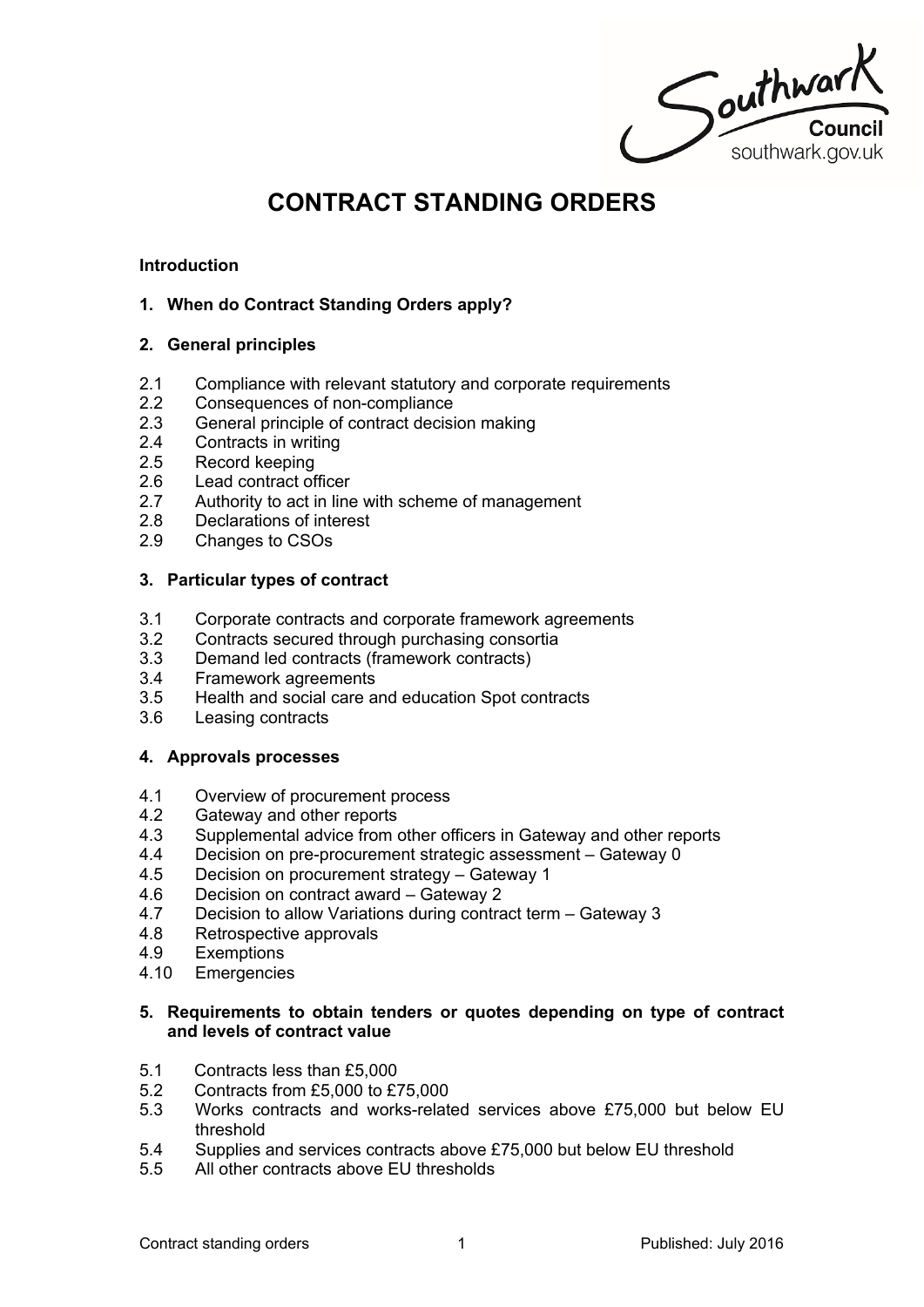- **6. Tender procedure**
- **7. Advertisement and publication of procurement notices**
- **8. Contract management and monitoring**
- **9. Contract termination**
- **10. Contractor insolvency**

**Glossary**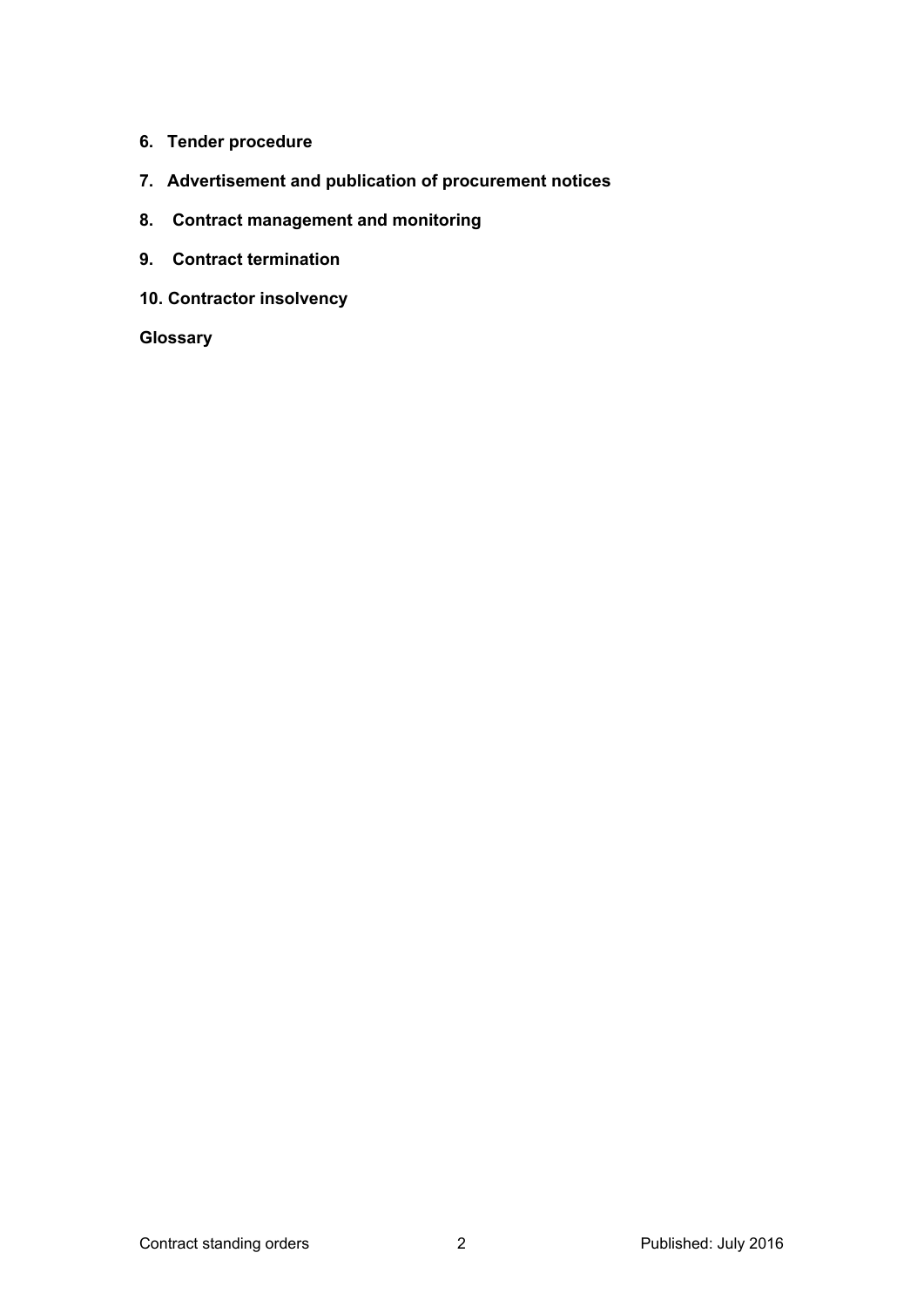#### **Introduction**

The council seeks to achieve value for money and best value when obtaining supplies of goods, services and works.

The Contract Standing Orders (CSOs) set out minimum requirements to be followed. CSOs are governed by section 135 of the Local Government Act 1972 and are the council's rules for contracts. They must always be followed unless the law (European or UK) requires something different.

Further information can be found in the Procurement Guidelines. Officers must always seek advice from the procurement advice team and/or legal services for all contracts where European law applies or which are Strategic Procurements and for other contracts if they have any queries.

CSOs do not override other parts of the council's constitution. For example, if a decision about a contract is also a "key decision", then the requirements set out in the constitution in relation to CSOs and to key decisions will have to be met.

There is a definitions section at the end of these orders which provides explanations of important words or phrases (e.g. Estimated Contract Value).

## **1. When do Contract Standing Orders apply?**

- 1.1 CSOs apply:
	- to any procurement or tendering process or contract entered into by the council for the provision of goods, services and works and to the operation of any concession
	- where the council is involved in joint working funded partly or entirely by external funding to the extent that the money passes through the council's accounts
	- to all schools maintained by the London Borough of Southwark but subject to the current Southwark Scheme for Financing Schools and the Schools' Contract Standing Orders.

unless an exemption to CSOs is approved (see 4.9 below).

#### 1.2 CSOs do not apply:

- to contracts of employment
- to land transactions
- to grants given by the council.

#### **2. General principles**

#### **2.1 Compliance with relevant statutory and corporate requirements**

There must be compliance with the requirements of:

- a) propriety, including obtaining all necessary approvals
- b) value for money and best value, through the consideration of all procurement options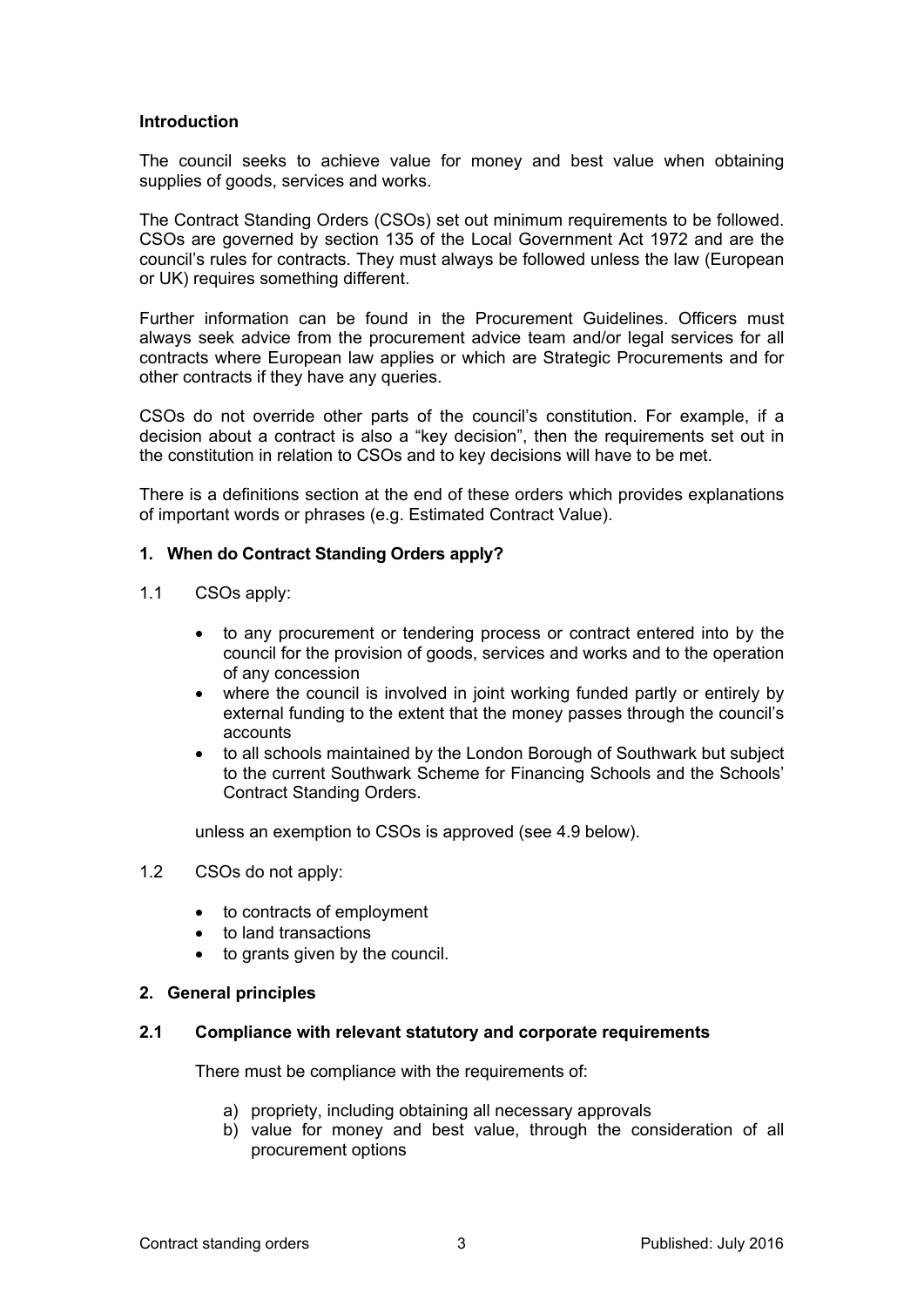- c) all parts of the council's constitution such as these CSOs, the Financial Standing Orders and the protocol on Key Decisions
- d) EU and domestic legislation, including the "Standstill" Period
- e) the council's procurement strategy, the Procurement Guidelines and other council policies and procedures
- f) the employee code of conduct (for officers)
- g) the council plan
- h) the council's policy commitment to the London Living Wage as confirmed by council assembly on 29 February 2012.

## **2.2 Consequences of non-compliance**

It is a disciplinary offence to:

- fail to comply with CSOs
- fail to have regard to the Procurement Guidelines when letting contracts.

Employees have a duty to report breaches of CSOs to an appropriate senior manager, who will advise the monitoring officer and the strategic director of finance and governance.

The monitoring officer will report to the audit, governance and standards committee any serious breach of contract standing orders or of the Procurement Guidelines.

## **2.3 General principle of contract decision making**

The aim of the procurement process is to ensure that each contract is awarded to the most economically advantageous tenderer, who may or may not have submitted the lowest sum offered, and that any decision on a Variation is made on a similar basis so as to ensure that value for money, quality considerations and the need to implement the council's plan and strategies are taken into account. Contracts may only be awarded or a Variation decision made if the expenditure has been included in approved revenue or capital estimates or has been otherwise approved by, or on behalf of, the council.

#### **2.4 Contracts in writing**

- 2.4.1 Every contract awarded must be in writing and, wherever practicable, on terms agreed by the council and consistent with any council terms of trading and contain full details of the contract documents and contract terms. All Strategic Procurement contracts and those works contracts whose contract value is in excess of the EU threshold for services/supplies must be executed on behalf of the council under seal as a deed.
- 2.4.2 All other contracts must be signed by at least two authorised officers of the lead contract officer's department.
- 2.4.3 All contracts must wherever practicable be signed or sealed before contract commencement and in accordance with the procedures set out in the Procurement Guidelines.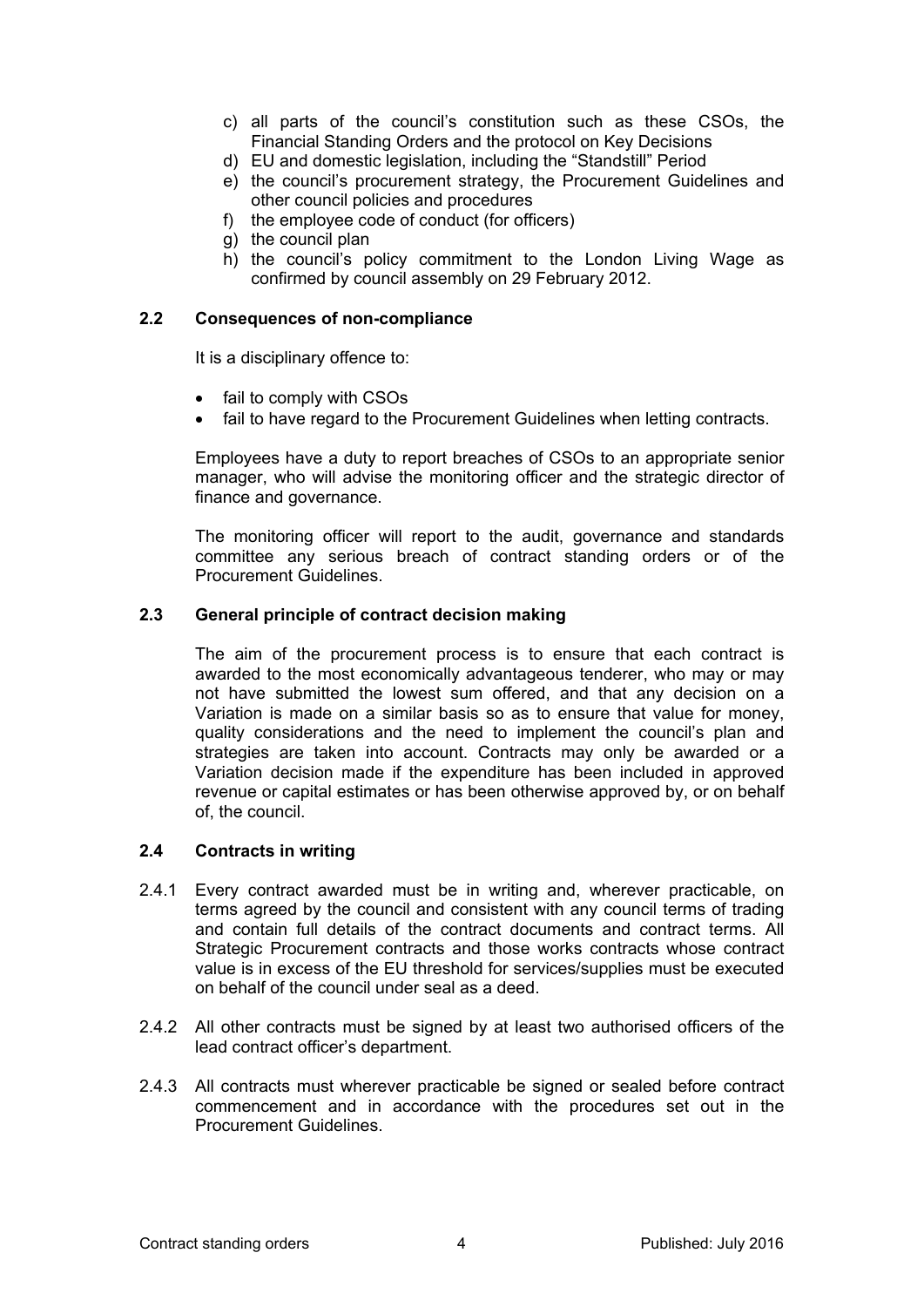# **2.5 Record keeping**

- 2.5.1 Chief officers must ensure that the following records are kept:
	- a detailed contract file for each contract, including the Estimated Contract Value and, for all contracts with an Estimated Contract Value of over £75,000, all tender opening records where e-procurement is not used
	- all decisions made, reasons for them and actions taken in relation to procurement processes and contracts
	- all documents and reports relating to procurement processes and contracts.
- 2.5.2 Chief officers must ensure that all contracts over the value of £5,000 are recorded on the council's contract register.

## **2.6 Lead contract officer**

A lead contract officer (LCO) must be identified for each contract. Where no LCO is identified, the LCO will be deemed to be the budget holder of the section from which the contract is funded.

## **2.7 Authority to act in line with scheme of management**

Each officer will act only within the limits of their delegated authority, as set out in their department's scheme of management. The hierarchy of decision makers for procurement decisions is as follows:

- cabinet/cabinet committee (highest)
- individual decision maker (IDM)
- strategic director of finance and governance
- chief officer, or as delegated through departmental schemes of management.

# **2.8 Declarations of interest**

- 2.8.1 The following will declare any interests which may affect the procurement process:
	- a) all staff, whether directly employed by the council or otherwise, who play a role in any aspect of the tendering process
	- b) all staff listed on a scheme of management or delegation in relation to a contract or procurement issue
	- c) external consultants and representatives of bodies other than the council (including community representatives) who play a role or whose work gives them influence over or information about any aspect of the contract process
	- d) joint negotiating committee (JNC) officers
	- e) any other officers who regularly give advice to members including report authors.
- 2.8.2 Chief officers will ensure that staff, consultants and representatives of bodies other than the council (including community representatives) appointed or agreed by them make declarations on appointment, or on any change in circumstances (and annually in the case of staff); and will either certify them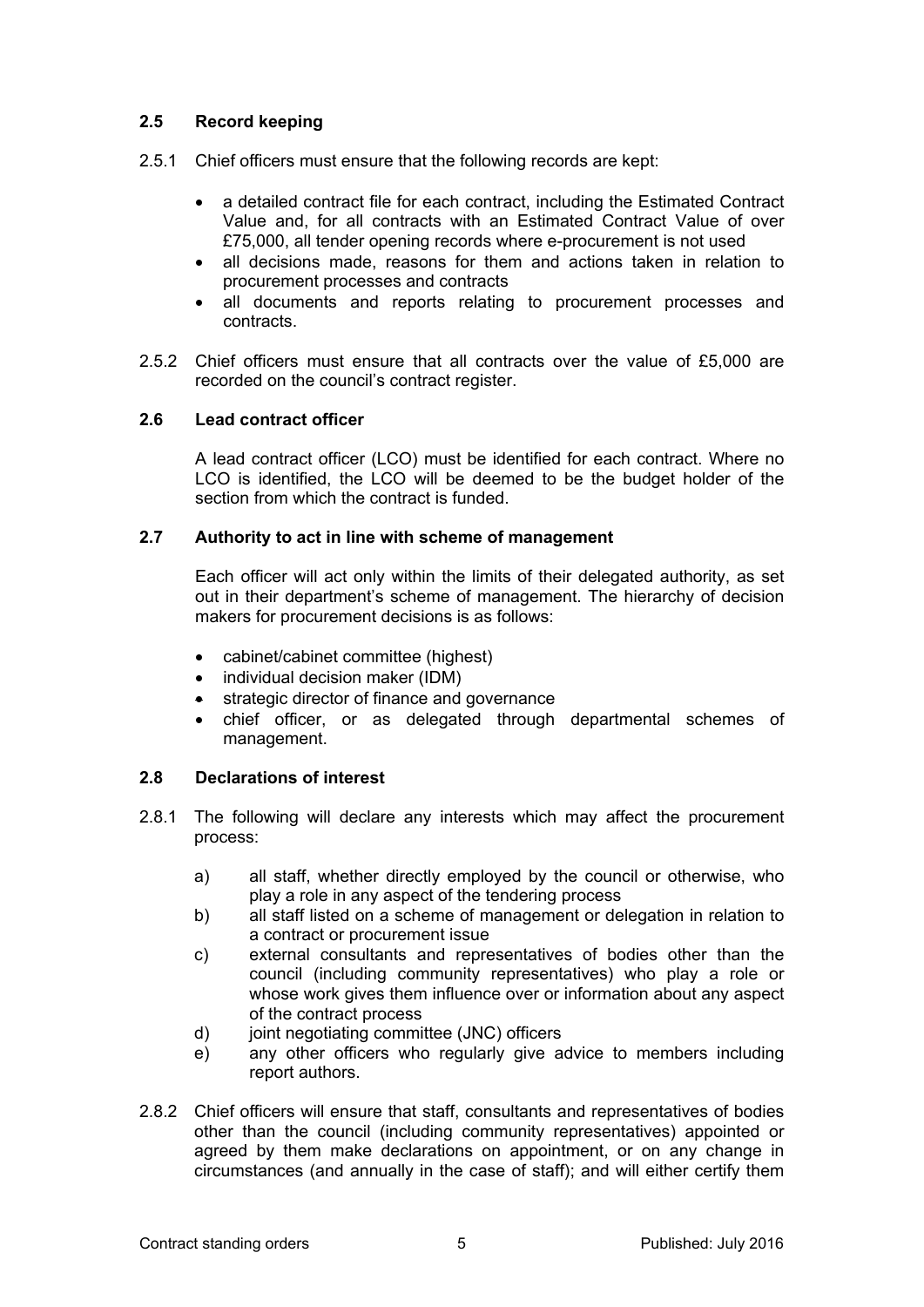as acceptable or take any necessary action in respect of potential conflicts of interest.

2.8.3 Chief officers will keep completed staff declarations; and also maintain a departmental register of declarations indicating the names and grades of all those declaring, and the nature of their declaration; LCOs will keep any consultants' or other bodies' representatives' declarations on the contract file.

# **2.9 Changes to CSOs**

As set out in article 1, the monitoring officer may make minor changes to the Contract Standing Orders, after consultation with the chief finance officer.

Minor changes are defined as:

- typographical/presentational/explanatory changes
- changes in statutory framework, i.e. references to new or updated **legislation**
- changes in titles, names or terminology
- changes consequential to other constitutional changes already made.

## **3. Particular types of contract**

## **3.1 Corporate contracts and corporate framework agreements**

Where there is a Corporate contract for a service, supply or for works, it must be used to make the relevant purchase. If a lead contract officer believes that the Corporate contract does not meet their requirements they must obtain an exemption (see 4.9) through a Gateway report regardless of the value of the purchase. This requirement also applies where a corporate framework agreement is in place. The process for establishing a corporate framework agreement is as set out in 3.4.1.

# **3.2 Contracts secured through purchasing consortia**

Approval to create or join a purchasing consortium must be obtained in a Gateway 1 report which must identify the procedure for award of individual contracts or orders placed by the consortium. Once approval has been obtained, contracts or orders placed through the purchasing consortium will not be subject to the tendering or quotation requirements in these Contract Standing Orders, but a Gateway 2 approval must be obtained in accordance with 4.6 before the individual contract or order can be placed.

# **3.3 Demand-led contracts (framework contracts)**

3.3.1 Establishing demand-led contracts will be subject to the full requirements of these Contract Standing Orders using the total Estimated Contract Value across the duration of the contract. Using the contract once it is in place will not be subject to the tendering or quotation requirements of these Contract Standing Orders, but a Gateway 2 approval must be obtained in accordance with 4.6 before individual orders can be placed under the framework in order to demonstrate value for money and proper process. No individual order may be placed under a demand led contract which will exceed the EU threshold for services/supplies unless this has been approved by the relevant decision maker appropriate to that contract. Such approval can be given at the time of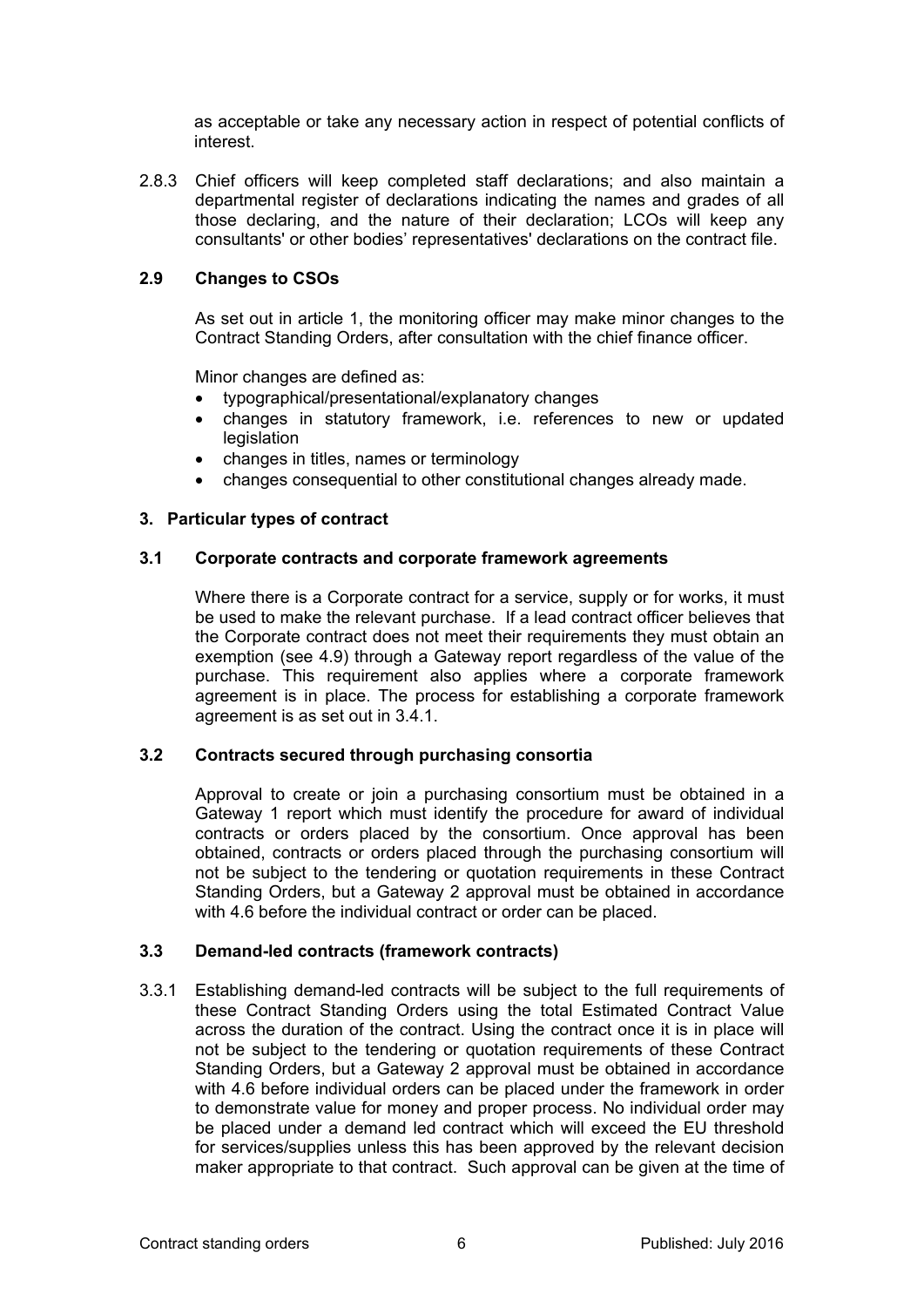the approval of the procurement strategy (Gateway 1 report) or in the approval of the award of the contract (Gateway 2 report) or before the individual order is placed.

# **3.4 Framework agreements**

- 3.4.1 Establishing a Framework agreement is subject to the full requirements of these Contract Standing Orders. Any procurement utilising an existing council Framework agreement will not be subject to the tendering or quotation requirements of these Contract Standing Orders, but a Gateway 2 approval must be obtained in accordance with 4.6 before individual orders can be placed under the framework to demonstrate value for money and proper process. If recommending use of a direct award on a multi-supplier framework, the LCO must treat this as a single supplier negotiation in the Gateway 1 report.
- 3.4.2 Any procurement involving the use of a third party's Framework arrangement will not be subject to the tendering or quotation requirements of these Contract Standing Orders. Gateway approval must however be obtained in accordance with 4.4 to 4.6 to demonstrate value for money and proper process. Some framework arrangements require buying authorities to formally join the framework in order to use it. Some may require an access charge to be paid, e.g. Improvement and Efficiency South East (IESE). Where it is necessary to join a framework or to pay an access charge, this should be made clear in the Gateway 1 report. If recommending use of a direct award on a multi-supplier framework, the LCO must treat this as a single supplier negotiation in the Gateway 1 report.

# **3.5 Health and social care and education Spot contracts**

Personal, social or educational services are sometimes provided by the purchasing of these services under Spot contracts. The relevant chief officers will seek to minimise the use of Spot contracts, but where they are to be used for such services:

- a) the requirements in these Contract Standing Orders for obtaining tenders or quotes shall not apply
- b) the relevant chief officer may award all such Spot contracts
- c) the relevant chief officer must provide an annual report to the Corporate Contract Review Board (CCRB) within six months of the end of the financial year detailing the nature, extent and value of Spot contracts entered into in the previous financial year and the steps being taken to minimise the use of Spot contracts
- d) the relevant chief officer must have regard to the threshold for light touch regime services under the Public Contract Regulations 2015.

# **3.6 Leasing contracts**

Where approval is being sought to enter into a contract for the lease of an asset, written permission is also required from the strategic director of finance and governance in most cases, as set out in the Financial Standing Orders. Confirmation that this has been obtained should be included in Gateway reports.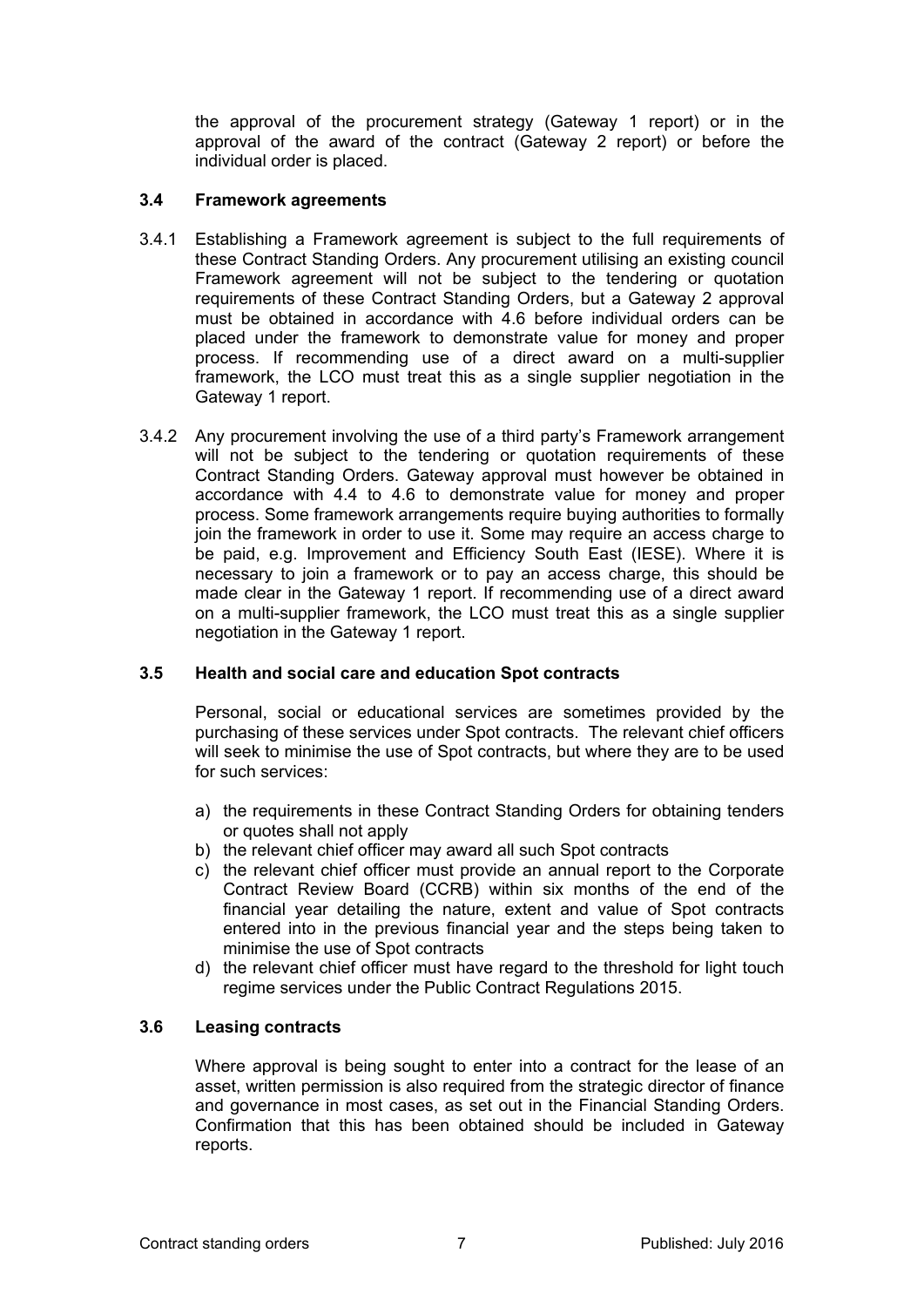# **4. Approvals processes**

## **4.1 Overview of procurement process**

- 4.1.1 Having identified a need to purchase goods, services or works which are not covered by an existing contract and having confirmed that they are subject to CSOs (see section 1 above), the main stages of all non-emergency procurements are – in summary:
	- a) to identify who is the lead contract officer (LCO) see 2.6 above
	- b) to obtain approval of procurement strategy (Gateway 1 report). This will depend on the Estimated Contract Value and other factors and may require consideration of the report by the Departmental and Corporate Contract Review Boards (DCRB and CCRB) – see 4.5 below
	- c) to follow appropriate quote/tender route. This will depend on the Estimated Contract Value and other factors – see 5 below
	- d) to obtain approval to award contract (Gateway 2 report). This will depend on Estimated Contract Value and other factors and may require consideration of the report by the DCRBs and CCRB – see 4.6 below
	- e) to ensure that a written contract has been signed (and sealed if necessary) on behalf of the chief officer of the LCO's department in line with constitutional requirements.

For an emergency procurement, see 4.10 below.

- 4.1.2 Where there is a need to vary an existing contract, the process to be followed is set out in 4.7 below.
- 4.1.3 Where it is proposed to bring a service which was previously externalised back in-house, it is necessary to follow 4.1.1 a) and b) above.

# **4.2 Gateway and other reports**

The procurement process requires written reports at the following stages:

- a) approval of pre-procurement strategic assessment Gateway 0 report
- b) approval of procurement strategy Gateway 1 report
- c) approval of award of the contract Gateway 2 report
- d) approval of Variation or Extension to contract Gateway 3 report
- e) monitoring reports throughout the life of the contract.

More information can be found in 4.4 to 4.8, 8 and the definitions below.

# **4.3 Supplemental advice from other officers in Gateway and other reports**

Where the Estimated Contract Value or, in relation to a Variation, the Contract Value is over the relevant EU threshold or where required elsewhere in the CSOs, any Gateway report or other report containing a contract matter (such as a Variation report) must include legal advice from the monitoring officer, financial and procurement advice and, for housing-related reports, statutory leaseholder consultation advice from the strategic director of finance and governance or delegated officer(s).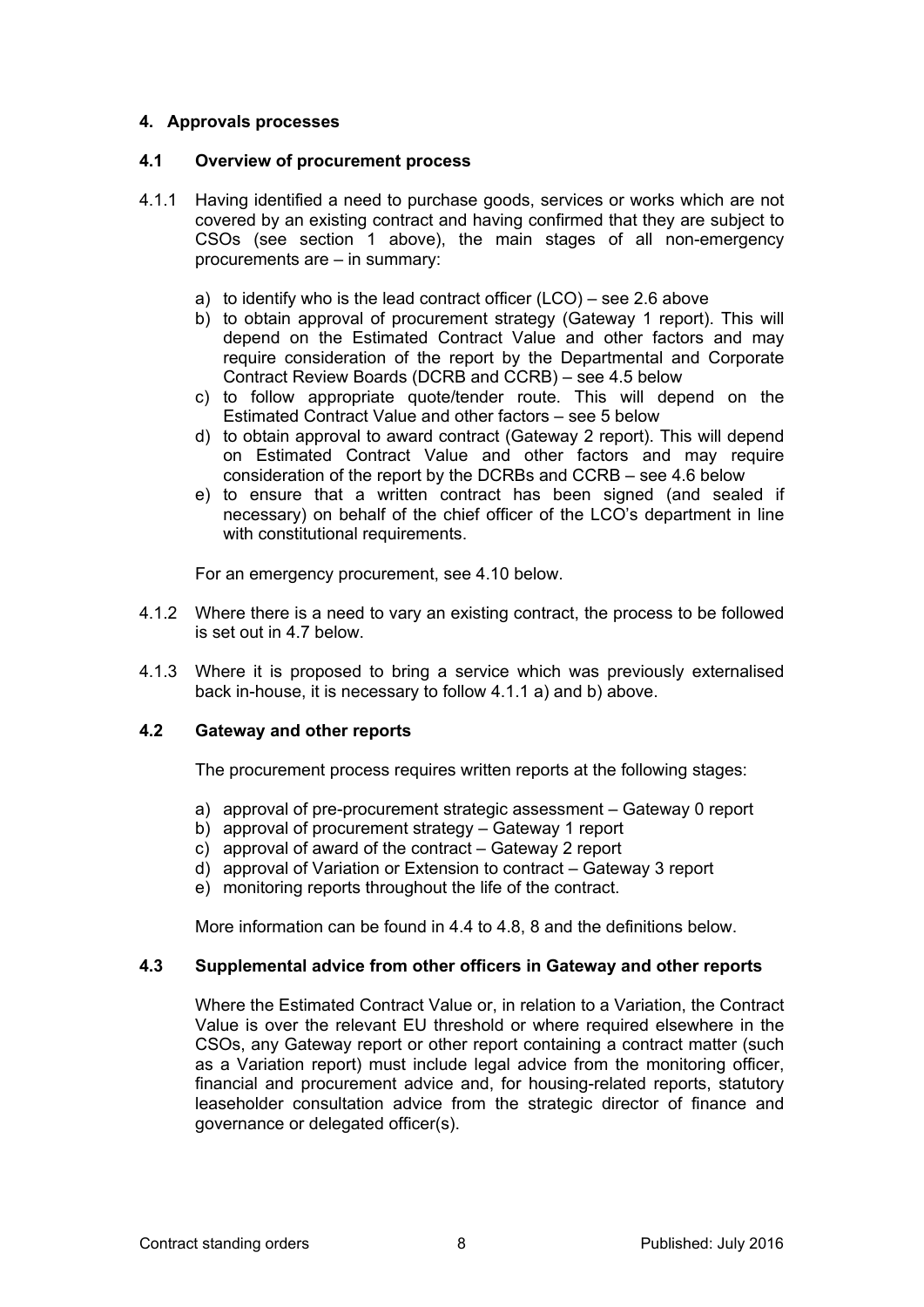# **4.4 Decision on pre-procurement strategic assessment – Gateway 0**

- 4.4.1 A pre-procurement assessment decision is required for:
	- All services contracts above £10 million in value (excluding capital investment works)
	- Other strategically important contracts for services, goods or works where requested by the relevant cabinet member
- 4.4.2 The decision on a pre-procurement assessment is to be taken by the relevant cabinet member, after consideration by the CCRB of a Gateway 0 report.

# **4.5 Decision on procurement strategy – Gateway 1**

- 4.5.1 A decision on the procurement strategy to be used on any contract with an Estimated Contract Value of over £75,000 must only be made after consideration of a Gateway 1 report. It is recommended that such a report is also used for contracts with an estimated value of £75,000 or below. For contracts with an Estimated Contract Value over £100,000, the LCO must consult with the relevant cabinet member before a procurement strategy is implemented.
- 4.5.2 The decision on the approval of the procurement strategy is to be taken by the relevant chief officer or under his/her delegated authority in line with the department's scheme of management, except where:
	- a) the contract is a Strategic Procurement, the decision must be taken by the cabinet or cabinet committee, after consideration by the CCRB of the report
	- b) the Estimated Contract Value is above £2 million but below £4 million for services and supplies or above £10 million but below £15 million for works but the contract does not fall into a) above, the decision must be taken by the relevant individual decision maker, after consideration by the CCRB of the report
	- c) the contract is a Corporate contract, but does not fall into a) or b) above, the decision must be taken by the strategic director of finance and governance, after consideration by the CCRB of the report
	- d) the contract will affect the budget of more than one directorate and the Estimated Contract Value is £500,000 or more, but does not fall into a), b) or c) above, the decision must be taken by the strategic director of finance and governance, after consideration by the CCRB of the report
	- e) the Estimated Contract Value is above the relevant EU threshold but the contract does not fall into a), b), c) or d) above and the LCO is requesting approval to proceed with a single tenderer or to negotiate with a single provider (and this is permitted by EU legislation), the decision must be taken by the strategic director of finance and governance, after consideration by the CCRB of the report
	- f) the contract will affect the budget of more than one directorate and the Estimated Contract Value is less than £500,000, the chief officers of all the directorates concerned must agree the decision, after consideration by the relevant DCRBs of the report
	- g) the Estimated Contract Value is above the relevant EU threshold but the contract does not fall into a), b), c), d), e) or f) above, the decision must be taken by the chief officer or under his/her delegated authority, after consideration by his/her DCRB of the report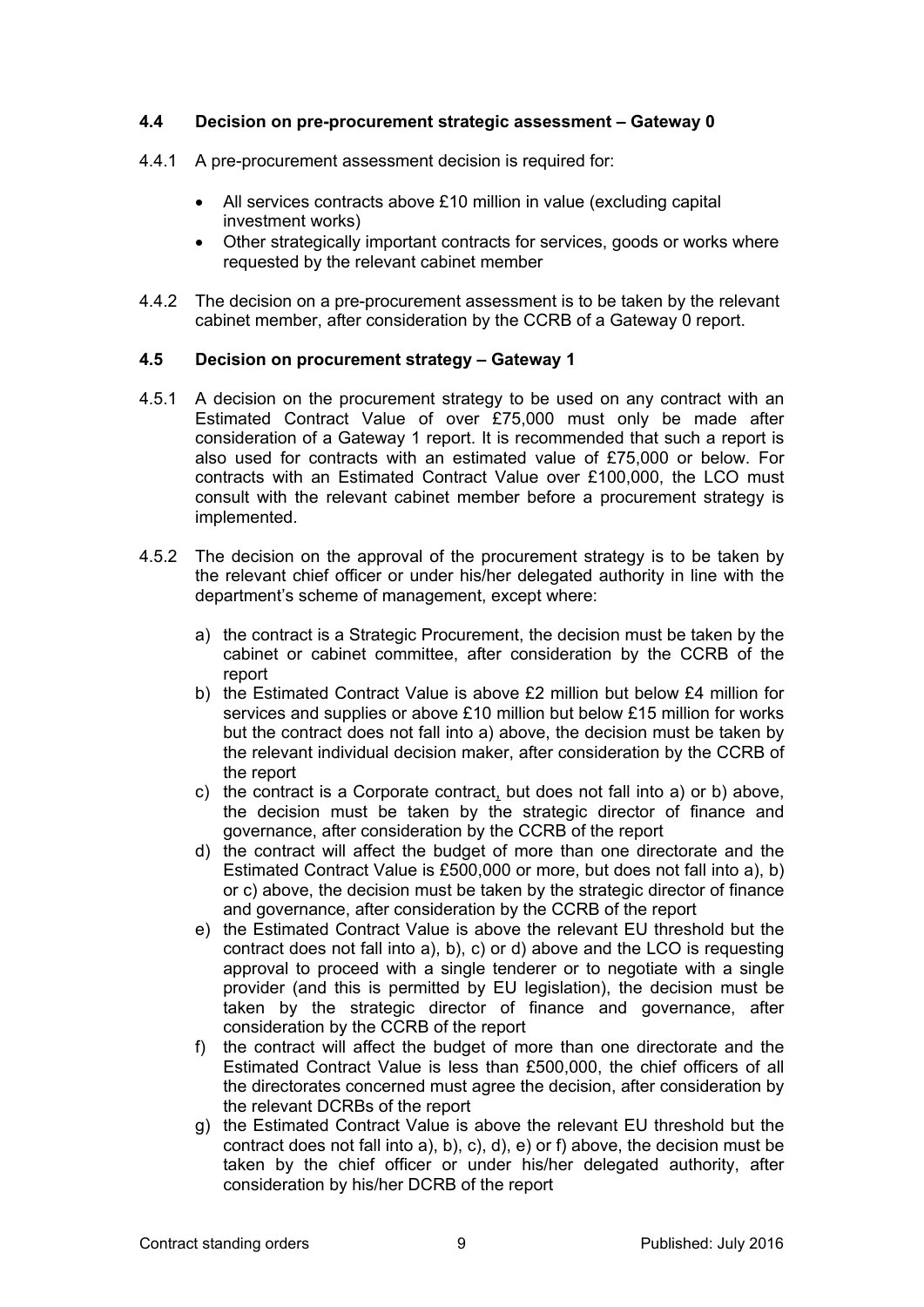- h) a different requirement must be met as specified elsewhere in the constitution or these CSOs:
	- i) for the decision to be made by someone else (e.g. pensions, treasury management and insurance where decisions are to be made by the strategic director of finance and governance), or
	- ii) about the decision (e.g. in emergencies where no prior written report is needed – see 4.10 below).
- 4.5.3 Gateway 1 reports should consider social value and set out how this will be included in any tender process. They must also include any details of procurement proposals that are different from the normal routes, including requests for exemptions to all or some of these CSOs and requests to delegate powers to award the contract.

## **4.6 Decision on contract award – Gateway 2**

- 4.6.1 A decision to award any contract with an Estimated Contract Value of over £75,000 must only be made after consideration of a Gateway 2 report. It is recommended that such a report is also used for contracts with an estimated value of £75,000 or below. As a minimum, the LCO must keep a written record of decisions and action taken.
- 4.6.2 The decision on the award of a contract is to be taken on the basis of a written report by the relevant chief officer or under his/her delegated authority in line with the department's scheme of management, except where:
	- a) the contract is a Strategic Procurement, the decision must be taken by the cabinet or cabinet committee, after consideration by the CCRB of the report
	- b) the Estimated Contract Value is above £2 million but below £4 million for supplies and services or above £10 million but below £15 million for works but the contract does not fall into a) above, the decision must be taken by the relevant individual decision maker, after consideration by the CCRB of the report
	- c) the contract is a Corporate contract, but does not fall into a) or b) above, the decision must be taken the strategic director of finance and governance, after consideration by the CCRB of the report
	- d) the contract will affect the budget of more than one directorate, and the Estimated Contract Value is £500,000 or more but does not fall into a), b) or c) above, the decision must be taken by the strategic director of finance and governance, after consideration by the CCRB of the report
	- e) the contract will affect the budget of more than one directorate and the Estimated Contract Value is less than £500,000, the chief officers of all the directorates concerned must agree the decision, after consideration by the relevant DCRBs of the report
	- f) if:
		- i) the Estimated Contract Value is £500,000 or above (for services and supplies contracts) or above the relevant EU threshold (for works contracts), and
		- ii) the contract is to be awarded to a contractor whose bid was more than 15% above the Lowest Bid,

but does not fall into a), b), c) or d) above, the decision must be taken by the strategic director of finance and governance, after consideration by the CCRB of the report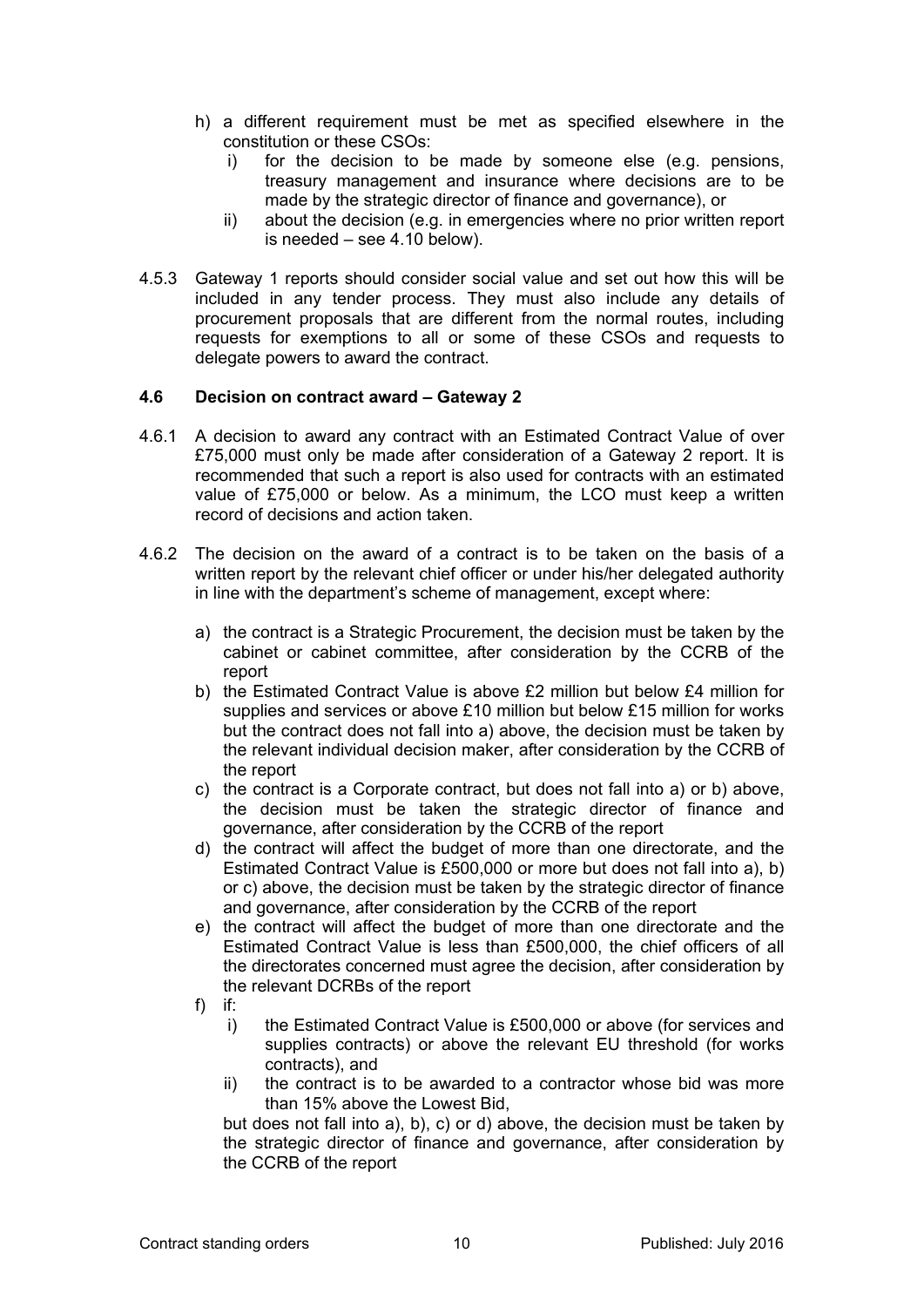- g) the proposed contract includes pension arrangements terms which are different from those set out in the council's Admitted Bodies policy, the decision must be taken by the strategic director of finance and governance, after consideration of the report by the CCRB and taking advice from the Pensions Advisory Panel
- h) the Estimated Contract Value is above the relevant EU threshold but the contract does not fall into a), b), c), d), e), f) or g) above, the decision must be taken by the relevant chief officer or under his/her delegated authority, after consideration by the relevant DCRB of the report
- i) a different requirement must be met as specified elsewhere in the constitution or these CSOs:
	- i) for the decision to be made by someone else (e.g. pensions, treasury management and insurance where decisions are to be made by the strategic director of finance and governance)
	- ii) about the decision (e.g. in emergencies where no prior written report is needed – see 4.10 below)
- j) approval has been obtained in line with 4.5.3 above to a different decision process.
- 4.6.3 Requests to delegate the decision on the award of a contract should be included within the Gateway 1 report.
- 4.6.4 Report authors should include, as part of the proposed recommendations contained within the Gateway 2 report, details of any possible options to extend the contract. Where such a recommendation is not included, even where the contract was awarded prior to the commencement of these CSOs, any decision to exercise an option to extend the contract will be subject to the requirements of 4.7 below.

# **4.7 Decision to allow Variations during contract term – Gateway 3**

- 4.7.1 A decision to allow a contract Variation of more than £75,000 must only be made after consideration of a Gateway 3 report. It is recommended that such a report is also used for contract Variations with an estimated value of £75,000 or below. As a minimum, the LCO must keep a written record of decisions and action taken.
- 4.7.2 Any decision to allow a Variation of a contract is to be taken on the basis of a written report by the relevant chief officer or under his/her delegated authority in line with the department's scheme of management, except where:
	- a) the amount of the proposed Variation and any previous Variations is £250,000 or above (for services and supplies contracts) or £1 million or above (for works contracts) and the amount of the proposed Variation is more than 10% of the Contract value, the decision must be taken by the strategic director of finance and governance, after consideration by the CCRB of the report; all such decisions will be advised in writing by the strategic director of finance and governance to members of the cabinet
	- b) the contract is a Corporate contract, but does not fall into a) above, the decision must be taken by the strategic director of finance and governance, after consideration by the CCRB of the report; all such decisions will be advised in writing by the strategic director of finance and governance to members of the cabinet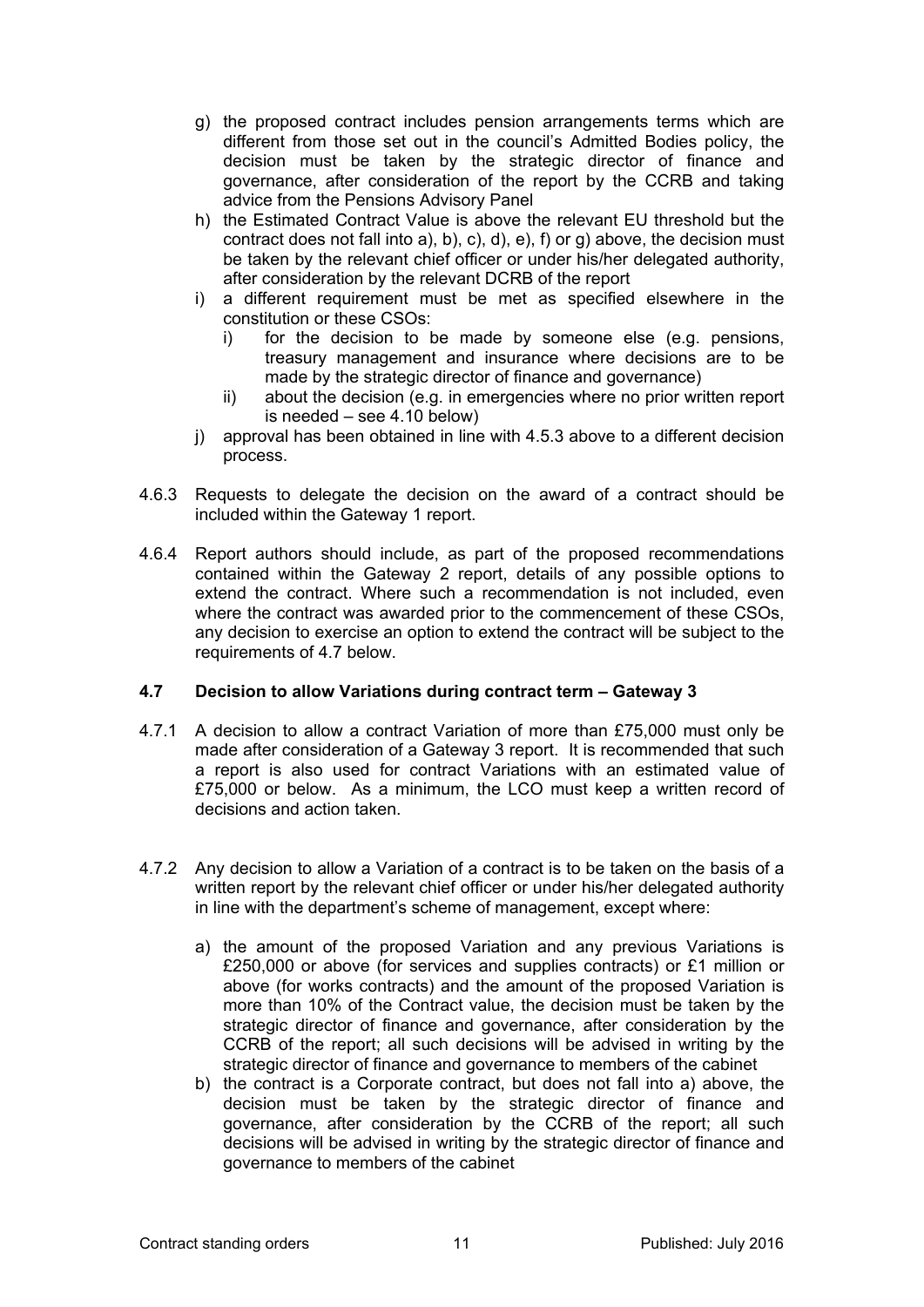- c) the contract affects the budget of more than one directorate, but does not fall into a) or b) above, the decision must be taken by the relevant chief officer, after obtaining agreement in writing from the other relevant chief officer(s), and after consideration by the relevant DCRBs of the report.
- d) an additional amount is to be paid in respect of an outstanding sum for works, services or supplies already provided or where an Urgent Payment is required, written confirmation from the monitoring officer that the sums are legally payable must be obtained and the decision to make the payment must be reported in writing to the strategic director of finance and governance within five clear working days
- e) a different requirement must be met as specified elsewhere in the constitution or these CSOs:
	- i) for the decision to be made by someone else (e.g. pensions, treasury management and insurance where decisions are to be made by the strategic director of finance and governance), or
	- ii) about the decision (e.g. in emergencies where no prior written report is needed – see 4.10 below)
- f) approval has been obtained in line with 4.5.3 above to a different decision process.
- 4.7.3 Where a decision on a Variation is made in relation to a contract for works, there will also be a deemed variation of the contract of any consultant engaged in relation to that works contract. This only applies where the consultant is engaged on a fixed percentage of the works contract value. The deemed variation of the consultant's contract will be by the same percentage as that applied to the works contract.

# **4.8 Retrospective approvals**

In the event of a contract having been entered into other than in compliance with these CSOs, it may be necessary to seek approvals retrospectively. In such cases, the procedures relating to Gateway 1, Gateway 2 and Gateway 3 reports should be followed. Where the decision makers for the Gateway 1 and 2 reports are different, both decisions can be taken by the higher decision maker (see 2.7 above), after consulting with the other decision maker. In addition, a report should be submitted to the relevant departmental contract review board for information and, where a decision relates to a procurement strategy, a contract award or a contract Variation with an estimated value of over £100,000, also to the audit, governance and standards committee, setting out the circumstances and manner in which the decision was taken, for the purpose of obtaining guidance to inform future decision making.

# **4.9 Exemptions**

In the event that there appear to be exceptional circumstances which mean that the usual procedures set out in the CSOs cannot be followed, written approval must be obtained in advance through a Gateway report. The report should set out the exceptional circumstances and explain why usual procedures cannot be followed. Proposed alternative courses of action must still comply with remaining relevant statutory and corporate requirements as set out in 2.1 above

Examples of circumstances which might amount to an exceptional reason for not following the usual procedures include but are not limited to: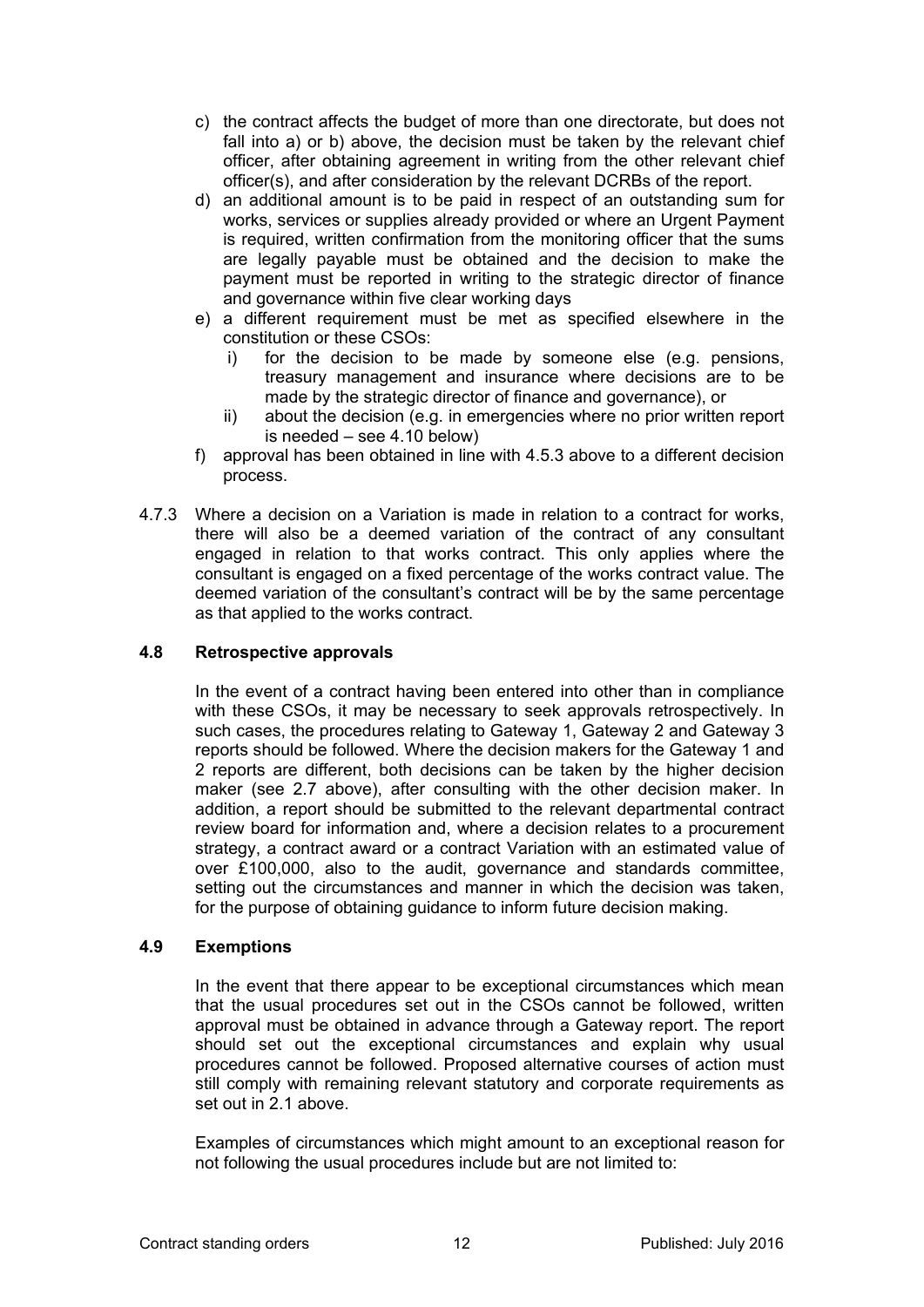- a) the nature of the market has been investigated and is such that a departure from the CSO requirements is justified
- b) the contract is one required because of circumstances of extreme urgency which could not reasonably have been foreseen
- c) the circumstances of the proposed contract are covered by legislative exemptions (whether under EU or domestic law).

## **4.10 Emergencies**

An emergency is a situation where action is needed to prevent a risk of injury or loss of life, or to the security or structural/operating viability of a property or other tangible or intangible asset. In the case of an emergency, action necessary can be approved by a chief officer without a prior written Gateway report. Such action shall be limited to dealing with the emergency and it shall be subsequently recorded in a written report to the CCRB, within six months of the action taken.

#### **5. Requirements to obtain tenders or quotes depending on type of contract and levels of contract value**

When estimating the value of a contract, reference should be made to the Estimated Contract Value paragraph set out in the Definitions section.

# **5.1 Contracts less than £5,000**

For all contracts where the Estimated Contract Value is less than £5,000, there is no requirement to obtain competitive quotes; the requirement is to ensure value for money and best value and to keep a record of what action has been taken and why. In addition, if the contract is for works or for worksrelated services, the provider must be obtained from the council's Works Approved List, unless permission is obtained to do otherwise through a Gateway 1 report; such a report must include supplementary procurement advice from the strategic director of finance and governance or his delegated officers, without which the approval cannot be granted.

## **5.2 Contracts from £5,000 to £75,000**

For all contracts where the Estimated Contract Value is from £5,000 to £75,000, there is a requirement to take all reasonable steps to obtain at least three written quotes, including one from a local supplier where this is possible, unless the LCO decides that this will not secure value for money. In such cases, a Gateway 1 report must be completed to explain what alternative action is being taken and why. In addition, if the contract is for works or works-related services, those invited to submit quotes must be selected from the council's Works Approved List unless permission is obtained to do otherwise through a Gateway 1 report; such a report must include supplementary procurement advice from the strategic director of finance and governance or his delegated officers, without which the approval cannot be granted.

## **5.3 Works contracts and works-related services above £75,000 but below EU threshold**

For all such contracts where the Estimated Contract Value is above £75,000 but below the relevant EU threshold, there is a requirement to take all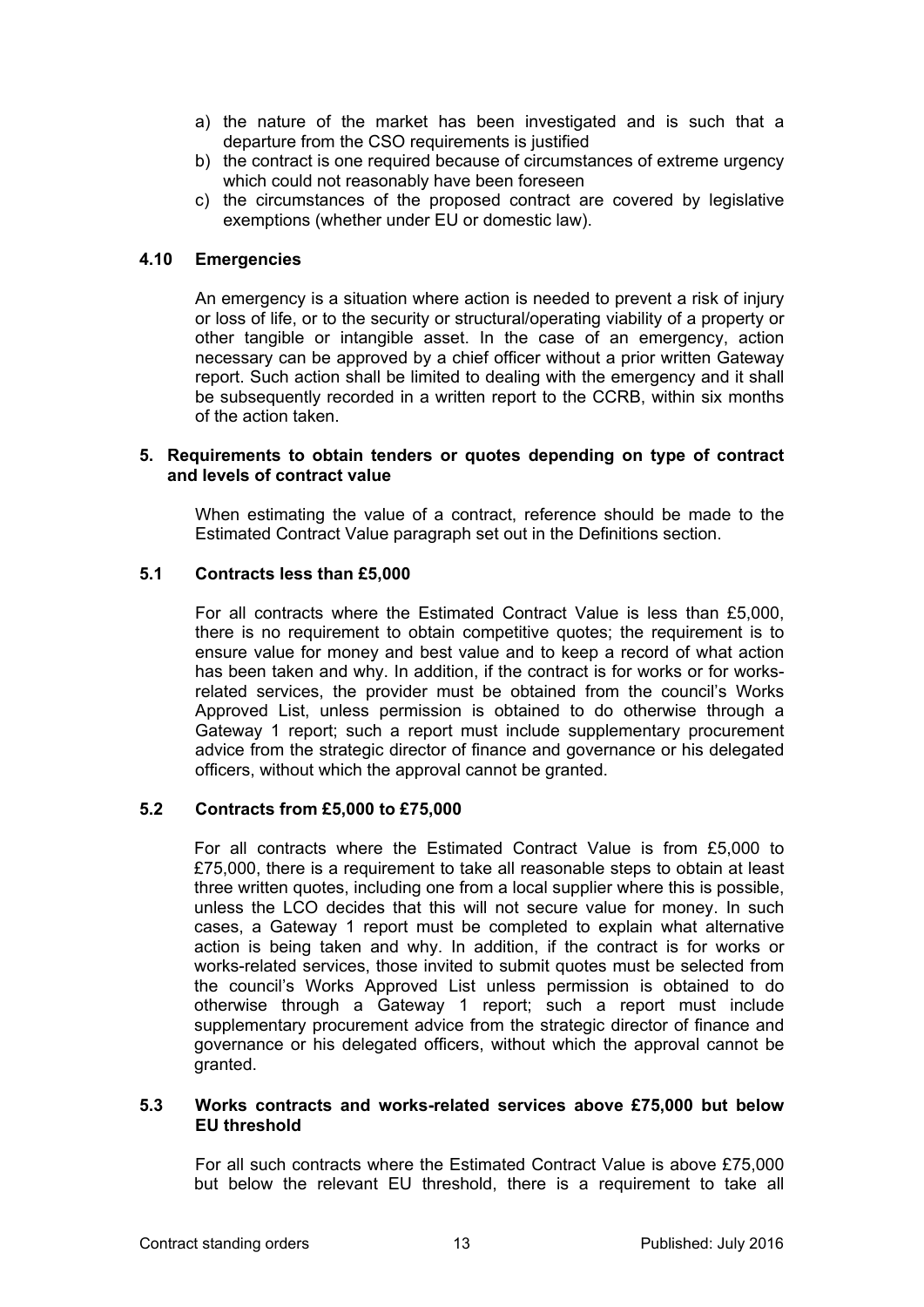reasonable steps to obtain at least five tenders. Those invited to submit tenders must be selected from the council's Works Approved List unless permission is obtained to do otherwise through a Gateway 1 report; such a report must include supplementary procurement advice from the strategic director of finance and governance or his delegated officers, without which the approval cannot be granted.

# **5.4 Supplies and services contracts above £75,000 but below EU threshold**

For all such contracts where the Estimated Contract Value is above £75,000 but below the relevant EU threshold, there is a requirement to take all reasonable steps to obtain at least five tenders.

## **5.5 All other contracts above EU threshold values**

For all contracts above the EU threshold applicable to them, there is a requirement to comply with the Public Contract Regulations 2015 following a publicly advertised competitive tendering process, as set out in these CSOs and in line with the Procurement Guidelines.

## **6. Tender procedure**

- 6.1 Officers must use any e-procurement processes as required by the procurement advice team in order to ensure compliance with relevant legislative requirements. All tender processes must comply with the following requirements.
- 6.2 Tenderers must be told that their tenders may only be considered if they follow the requirements below.

Either:

- a) the tender must be returned in a plain envelope or parcel which is marked clearly "Tender" followed by the subject of the contract, and
- b) the envelope or parcel must not show the identity of the tenderer in any way, and
- c) the envelope or parcel must be delivered to the place and by the time stated in the tender invitation, with Tenders where the Estimated Contract Value is £500,000 or more being returned to the monitoring officer

Or:

- d) tenders must be received in time within the protocols of the council's eprocurement system.
- 6.3 All tenders will be opened at the same time and place, after the closing date and time for receipt stated in the tender documents.
- 6.4 A tender received by the council after the time and date specified in the invitation shall not be accepted or considered.
- 6.5 Tenders where the Estimated Contract Value is £500,000 or more shall be opened/released by the monitoring officer's authorised representative. Where the Estimated Contract Value is less than £500,000, tenders not required to be returned using the e-procurement system may be returned to the chief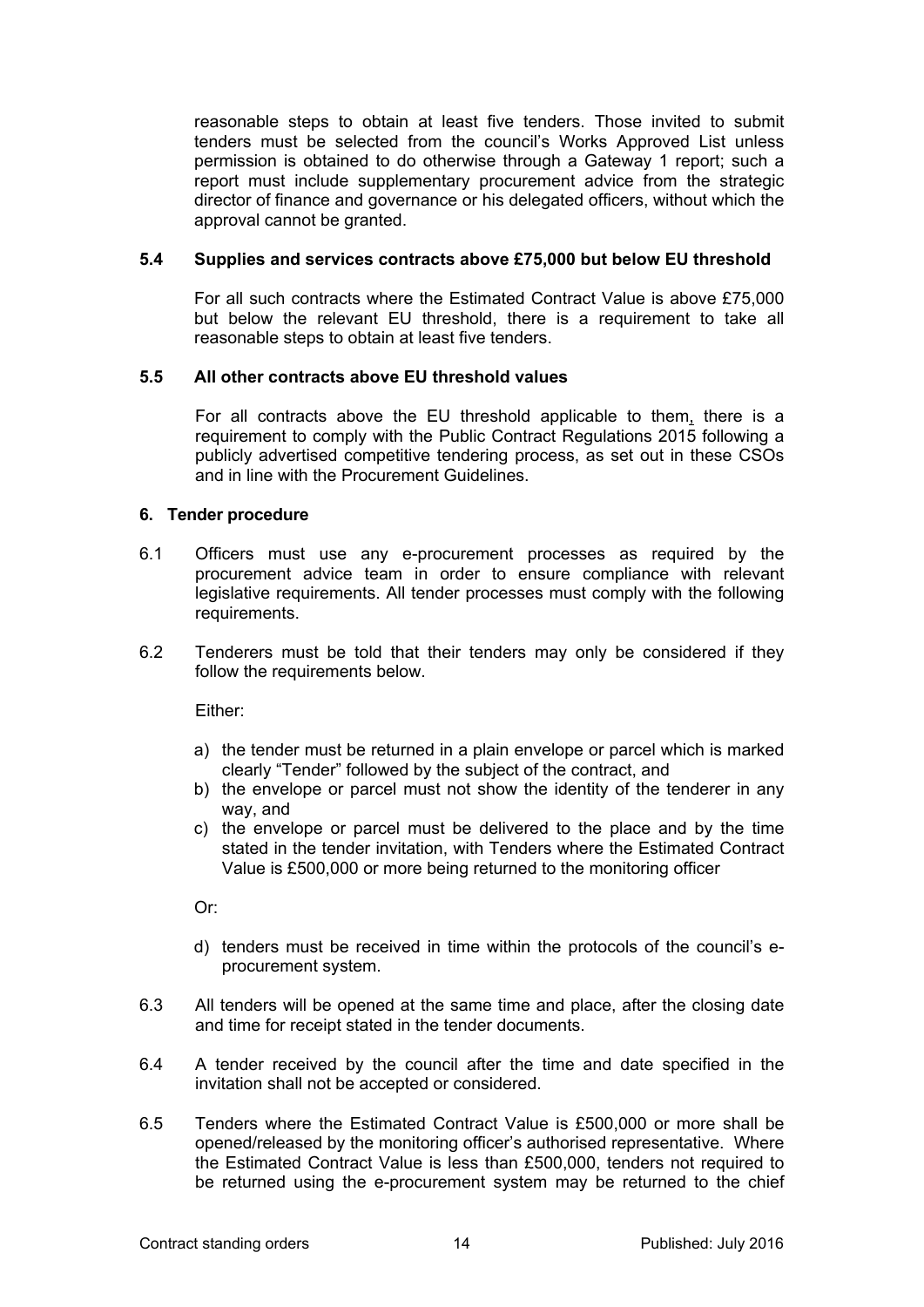officer or their authorised representative who will arrange for tender opening in the presence of at least two officers, one of whom will be the witness and will not have been directly involved in that particular contract; tenders required to be returned using the e-procurement system will be released from the sealed tender box by the relevant chief officer or their authorised representative.

6.6 Exceptions to the requirements set out in 6.1 to 6.45 above will only be made in exceptional circumstances and must be authorised by the relevant chief officer in writing following consultation with the strategic director of finance and governance, CCRB or DCRB as appropriate to the contract.

# **7. Advertisement and publication of procurement notices**

- 7.1 Chief officers are responsible for ensuring that the council's obligations in relation to the publication of notices relating to procurement and contracts are met. Contract opportunities for quotations or tenders with an Estimated Contract Value of £25,000 or above that are advertised in any way must be advertised on the Contracts Finder website. All awards of contracts that have an Estimated Contract Value of £25,000 or above, including call-off contracts from Framework agreements must also be published on the Contracts Finder website.
- 7.2 Notices to be published in the Official Journal of the European Union (OJEU) must only be placed by the monitoring officer or delegated representative. These include contract notices, contract award notices, voluntary ex-ante transparency (VEAT) notices and modification of contract during term notices.

## **8. Contract management and monitoring**

- 8.1 The lead contract officer must ensure that systems are in place to manage and monitor contracts in respect of:
	- a) compliance with specification and contract
	- b) performance
	- c) cost
	- d) user satisfaction
	- e) risk management
	- f) delivery of social value commitments, including London Living Wage.
- 8.2 Where the estimated contract value exceeds the relevant EU threshold, the lead contract officer should prepare a six-monthly monitoring report to the relevant DCRB.
- 8.3 Where the contract relates to a strategic procurement or is corporate in nature or has an estimated contract value of £500,000 or more and affects the budgets of more than one department, the lead contract officer should prepare an annual monitoring report to the CCRB, within six months of the contract anniversary.

#### **9. Contract termination**

9.1 A contract may only be terminated early or suspended by a chief officer, and only after obtaining approval from the monitoring officer and strategic director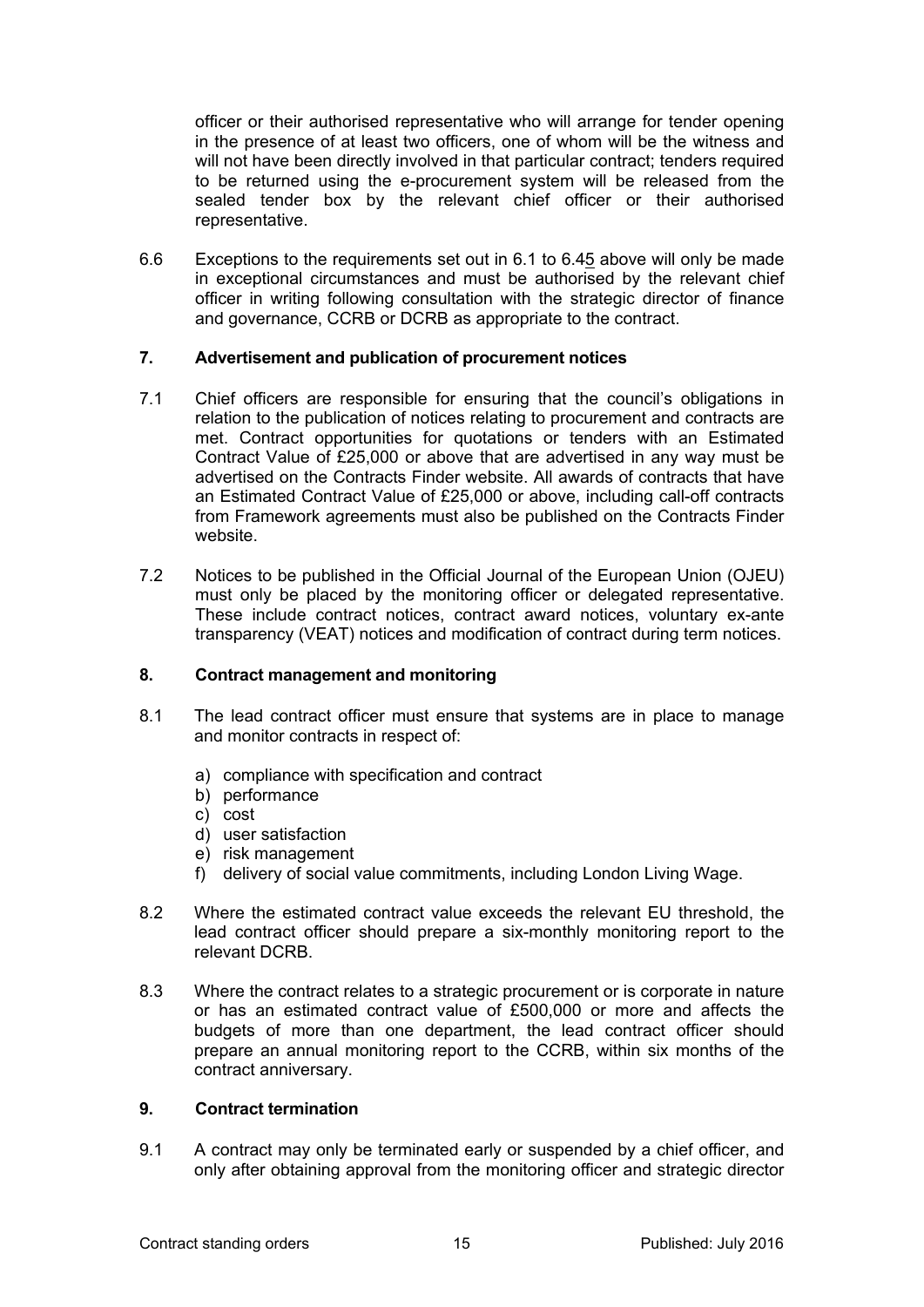of finance and governance; all such decisions will be advised in writing by the chief officer to the relevant member of the cabinet and cabinet member for finance, modernisation and performance.

# **10. Contractor insolvency**

10.1 Where it appears that a contractor is at risk of becoming insolvent, or the council is notified that insolvency proceedings have been brought, the chief officer must inform the monitoring officer and strategic director of finance and governance as early as possible, in order to enable appropriate advice to be given.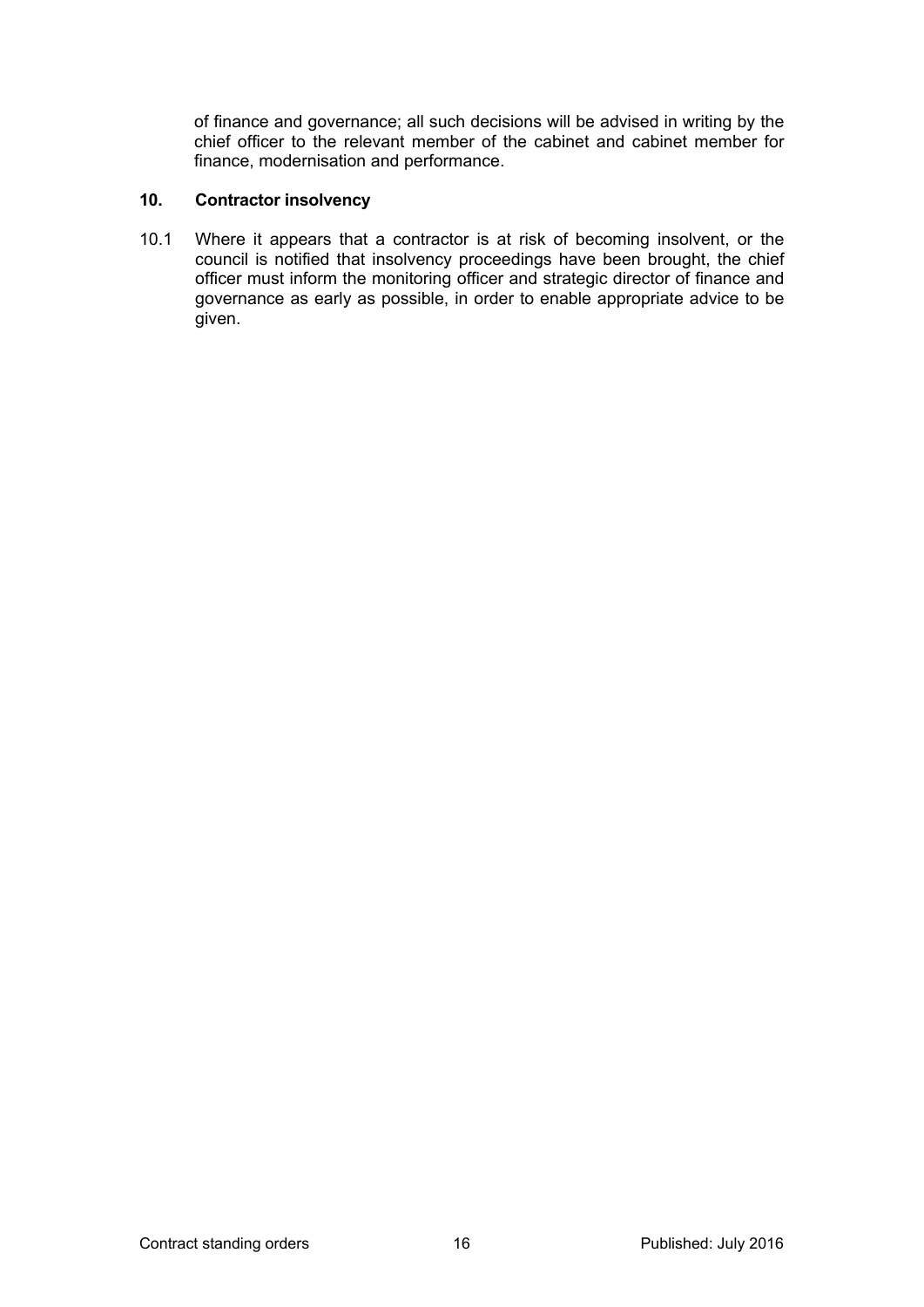## **Glossary**

- CCRB Corporate Contract Review Board panel of officers operating under terms of reference of CCRB. Its role includes considering reports from LCOs for the cabinet, individual decision makers and the strategic director of finance and governance on contract decisions.
- **Consortium** agreement A consortium agreement is a single formal legal document, agreed and signed by all the parties to a project, and which imposes a set of standard conditions on those signatories. These conditions include, amongst other things, agreements as to ownership and exploitation of intellectual property rights, and a set of warranties and disclaimers allocating risk between the parties. A consortium agreement is needed when joining a purchasing consortium.
- Contract Value The total value of a contract as awarded (which may be different from the Estimated Contract Value), net of VAT, or if there is no fixed figure, the LCO's best estimate of the likely amount to be spent over the period of the contract, taking into account the prices accepted.
- Corporate contract A contract arranged by a department that should be used by the whole council for all goods, works or services specified in it.
- Council's contract A register of contracts, compiled through the council's eregister procurement system.
- DCRB Departmental Contract Review Board panel of officers operating under terms of reference of DCRB. Its role includes reviewing reports for consideration by the CCRB and the chief officer on contract decisions.
- Demand-led contract A demand-led contract is an agreement between two parties which commits one to buying from another over a period of time. The rates to be charged through the contract are set whilst the volumes of work to be delivered through the contract are not defined or guaranteed. Individual orders are issued prices against the agreed rates. This is sometimes referred to as a demand-led contract and is often based on a schedule of rates.
- Estimated Contract The total value of a proposed contract including options to Value extend it (as estimated by the LCO on the basis of all relevant factors) net of VAT calculated for the proposed contract period, or, if for an undetermined period, in accordance with the valuation rules contained in European Regulations, whether or not the Regulations apply to the particular contract. This may be different from the lifetime cost of the contract, which may need to be considered for other purposes (see Procurement Guidelines). Note that a contract may not be artificially packaged into two or more separate contracts, nor a valuation method selected, with the intention of avoiding the application of these CSOs. Chief officers are responsible for considering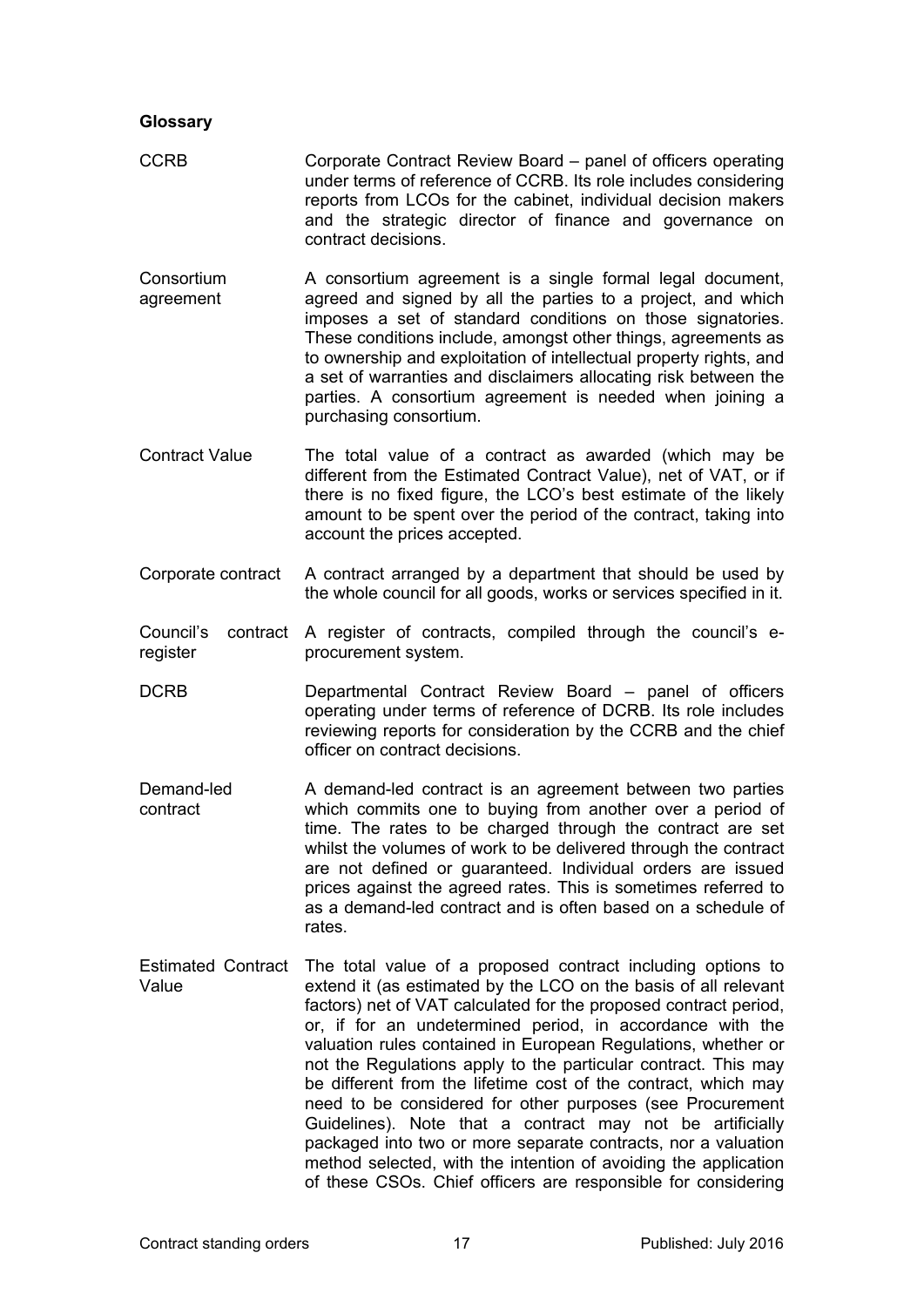aggregation within their department to ensure delivery of best value within CSO requirements. The Estimated Contract Value should be based on the best available estimates, or on actual costs if known.

- EU Regulations The Public Contracts Regulations 2006 and 2015 or any amendment to or successor to those Regulations.
- EU threshold The current contract value at which the requirements of the EU Regulations apply.
- Framework agreements A framework agreement is similar to a framework contract but without rates. The agreement is to provide an unspecified volume of work at an unspecified rate. These agreements are often used when a number of providers are secured to provide the specific supplies, services or works. Setting up framework arrangements is subject to EU regulations and they generally can exist for no more than four years.

Providers on a Framework agreement will have been through a procurement process to appear on the framework list. During this process the providers must demonstrate that they can deliver the scope of requirements covered by the framework. There should be clear rules supporting the use of the framework as these will need to be followed to ensure the framework remains EU compliant. Some frameworks require a further competition process to be undertaken involving all providers appearing in the list. The council may set up its own framework agreements for a particular service or decide to use a framework set up by a third party, e.g. Crown Commercial Service (CCS).

Gateway report A written report in substantially the same terms as those contained in the relevant template which can be found on the Source at <http://thesource/SectionLandingPage.asp?id=22344&cat=1234>.

Key Decision **Definitions of Key Decisions are contained in the Protocol on** Key Decisions in appendix 1 of the Access to information procedure rules section of the constitution. Examples of Key Decisions for procurement purposes are:

- those which are subject to a general financial threshold (£500,000 or more – note that in relation to awarding contracts, this is a per annum value not a contract term value)
- those which have a significant impact on communities
- Gateway 0 approvals
- Gateway 1 approvals in respect of a Strategic Procurement.
- Lead contract The LCO for each contract is the officer who has a duty to officer (LCO) ensure that the obligations set out in these CSOs are complied with.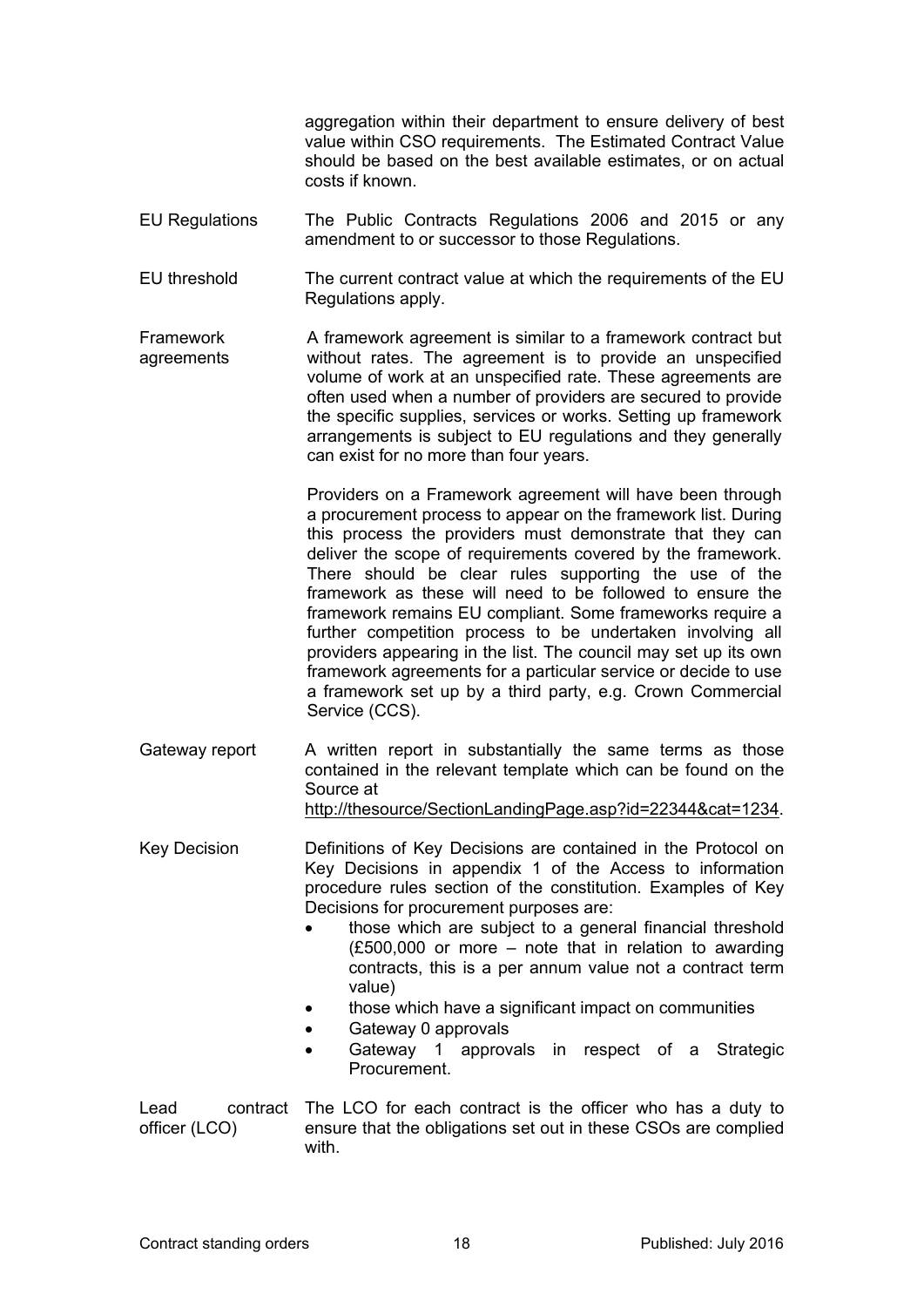- Lowest Bid The lowest price offered by tender or quotation which meets the specification and other requirements of the contract and has not been rejected as abnormally low.
- **Procurement** Guidelines Guidance issued and maintained by the procurement advice team and legal services containing best practice information on procurement matters.
- Purchasing consortium A purchasing consortium is a group of organisations that have come together with the primary objective to buy collectively, thereby increasing their buying power and minimising procurement activity. To join a purchasing consortium it is necessary to sign a consortium agreement. An example of a purchasing consortium is the London Contracts Supply Group (LCSG).
- Spot contract A one-off contract under which services are provided to meet an individual service user's needs for personal, social or educational provision.
- "Standstill" Period The period required by EU regulations between notification of an award decision and when the contract comes into existence, in order to allow unsuccessful parties time to challenge the award decision. Most contracts are covered by this requirement. Seek advice if you are unclear about the application of the Standstill Period.

**Strategic** Procurement

> 1) Estimated Contract Value of £4 million or more for nonworks and of £15 million or more for works

Procurement where one or more of the following apply:

- 2) a significant change to previous service
- 3) possible externalisation or change in manner of delivery
- 4) significant transfer of assets or staff
	- 5) political sensitivity
- 6) contract carrying a high level of risk.
- Tender value The value of a contract at the time of the award of the contract or, if there is no fixed value, the LCO's best estimate of the likely spend on the contract during the contract period.
- Urgent Payment A payment where delay would lead to significant demonstrable financial loss to the council (and where no breach of EU or domestic requirements would be occasioned).
- Variation A decision to extend the length or cost or amend the scope of a contract where the original agreed contract makes explicit provision for this. This might be an increase in the duration of the contract (contract length/new end date), an increase in the volume usage of the contract (amount supplied), and/or the exercise of an option (e.g. to now use an element of the service which was not used before).
- Works Approved A list of providers of works and works-related consultancy List services which have all been appraised to meet minimum